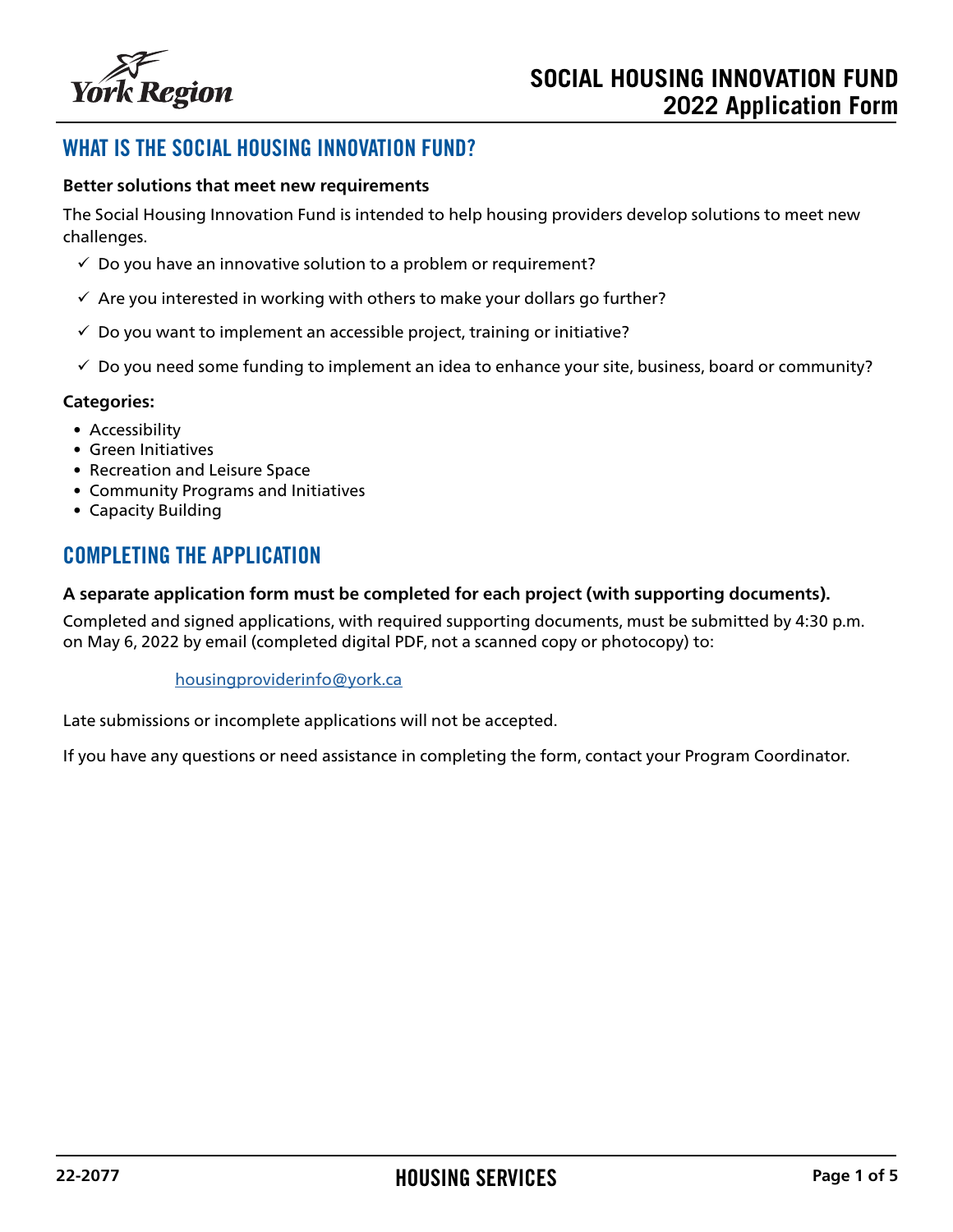

| <b>SECTION 1 - HOUSING PROVIDER INFORMATION</b>                                                                                                                                                                                                                     |  |       |  |  |  |
|---------------------------------------------------------------------------------------------------------------------------------------------------------------------------------------------------------------------------------------------------------------------|--|-------|--|--|--|
| <b>CONTACT INFORMATION</b>                                                                                                                                                                                                                                          |  |       |  |  |  |
| <b>Housing Provider</b>                                                                                                                                                                                                                                             |  |       |  |  |  |
| <b>Building address</b>                                                                                                                                                                                                                                             |  |       |  |  |  |
| <b>Street address</b><br>Street number                                                                                                                                                                                                                              |  |       |  |  |  |
| Apartment number<br>City/Town<br>Postal code                                                                                                                                                                                                                        |  |       |  |  |  |
| Contact name                                                                                                                                                                                                                                                        |  |       |  |  |  |
| Phone number<br>Email                                                                                                                                                                                                                                               |  |       |  |  |  |
| <b>FINANCIAL INFORMATION</b>                                                                                                                                                                                                                                        |  |       |  |  |  |
| Accumulated Surplus - current balance<br>$\boldsymbol{\mathsf{S}}$                                                                                                                                                                                                  |  | as of |  |  |  |
| Capital Reserve - current balance<br>\$                                                                                                                                                                                                                             |  | as of |  |  |  |
| <b>SECTION 2 - PROJECT INFORMATION</b> (one project per application)                                                                                                                                                                                                |  |       |  |  |  |
| Accessibility: Upgrades or retrofits that improve accessibility for residents and/or guests. Projects can<br>meet the needs of those with varying abilities including hearing, vision, physical, cognitive and mental<br>health.                                    |  |       |  |  |  |
| Green Initiatives: Energy-efficient upgrades or retrofits that help reduce greenhouse gas emissions,<br>improve quality and sustainability, improve the quality of life for households and save money. Green<br>initiatives must apply for relevant energy rebates. |  |       |  |  |  |
| Recreation and Leisure Space: Indoor or outdoor space that may include recreation (active or leisure)<br>that promotes social inclusion as well as overall health and well-being. Accessibility must be considered<br>when developing space.                        |  |       |  |  |  |
| Community Programs and Initiatives: Activities or programs promoting community building, skill<br>development, social inclusion and wellness.                                                                                                                       |  |       |  |  |  |
| Capacity Building: Partnerships for sharing costs for activities or initiatives that help build capacity<br>(strengthen organization, save money or plan for the future).                                                                                           |  |       |  |  |  |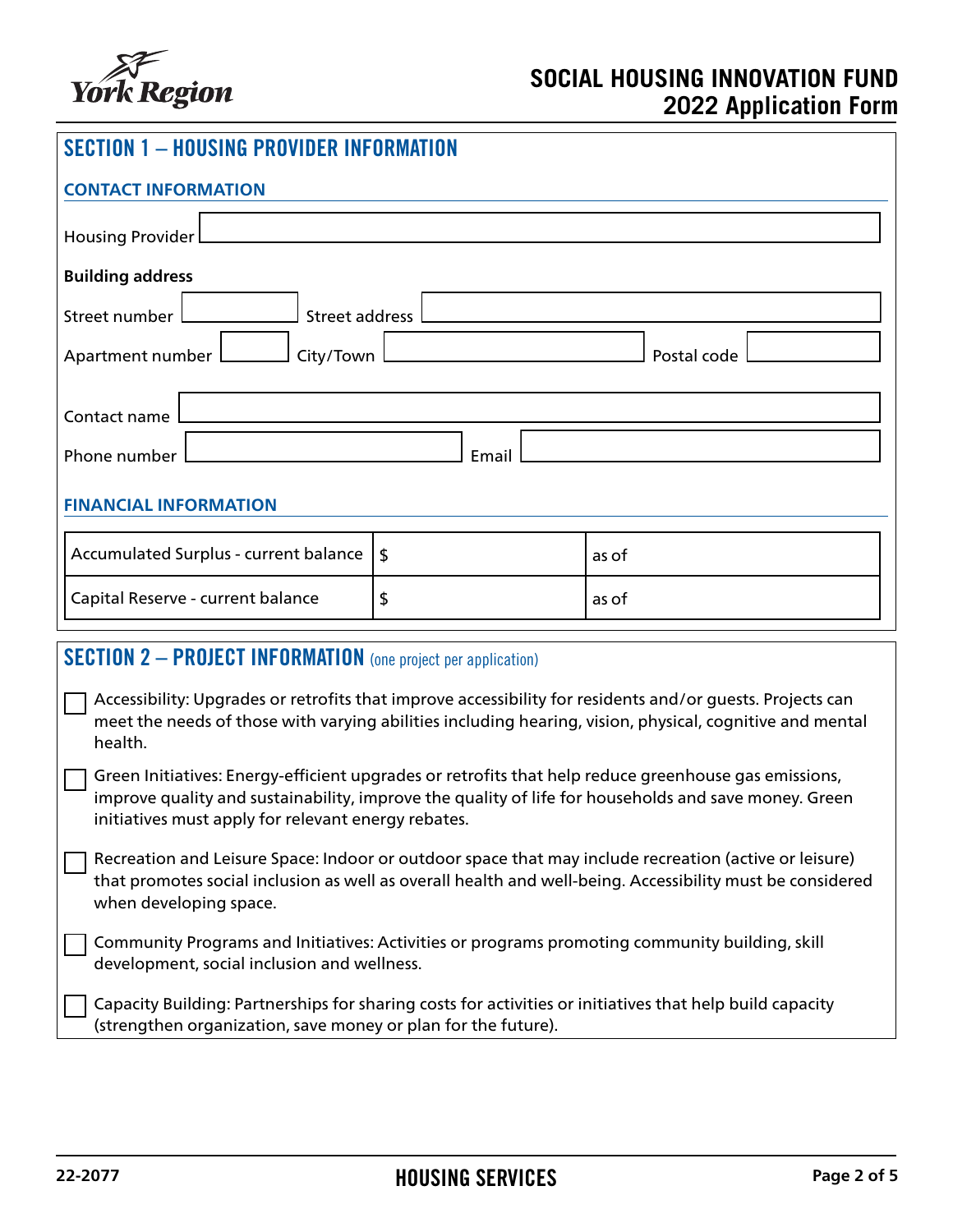

# **SOCIAL HOUSING INNOVATION FUND 2022 Application Form**

| Category                                               | <b>Estimated</b><br><b>Total Cost</b><br>(including HST) | <b>Housing Provider</b><br>Contribution<br>50% or 25% (accessibility) | <b>Funding requested plus</b><br>non-recoverable HST |
|--------------------------------------------------------|----------------------------------------------------------|-----------------------------------------------------------------------|------------------------------------------------------|
|                                                        |                                                          |                                                                       | D                                                    |
| Total funding requested for this project $\frac{1}{5}$ |                                                          |                                                                       |                                                      |

**If you are unable to contribute (50% of project or 25% for accessibility) to the cost of the project, please explain.**

#### **PROJECT DESCRIPTION**

| No        |
|-----------|
| No        |
| <b>No</b> |
| No        |
| <b>No</b> |
| <b>No</b> |
| <b>No</b> |
| <b>No</b> |
| <b>No</b> |
| <b>No</b> |
|           |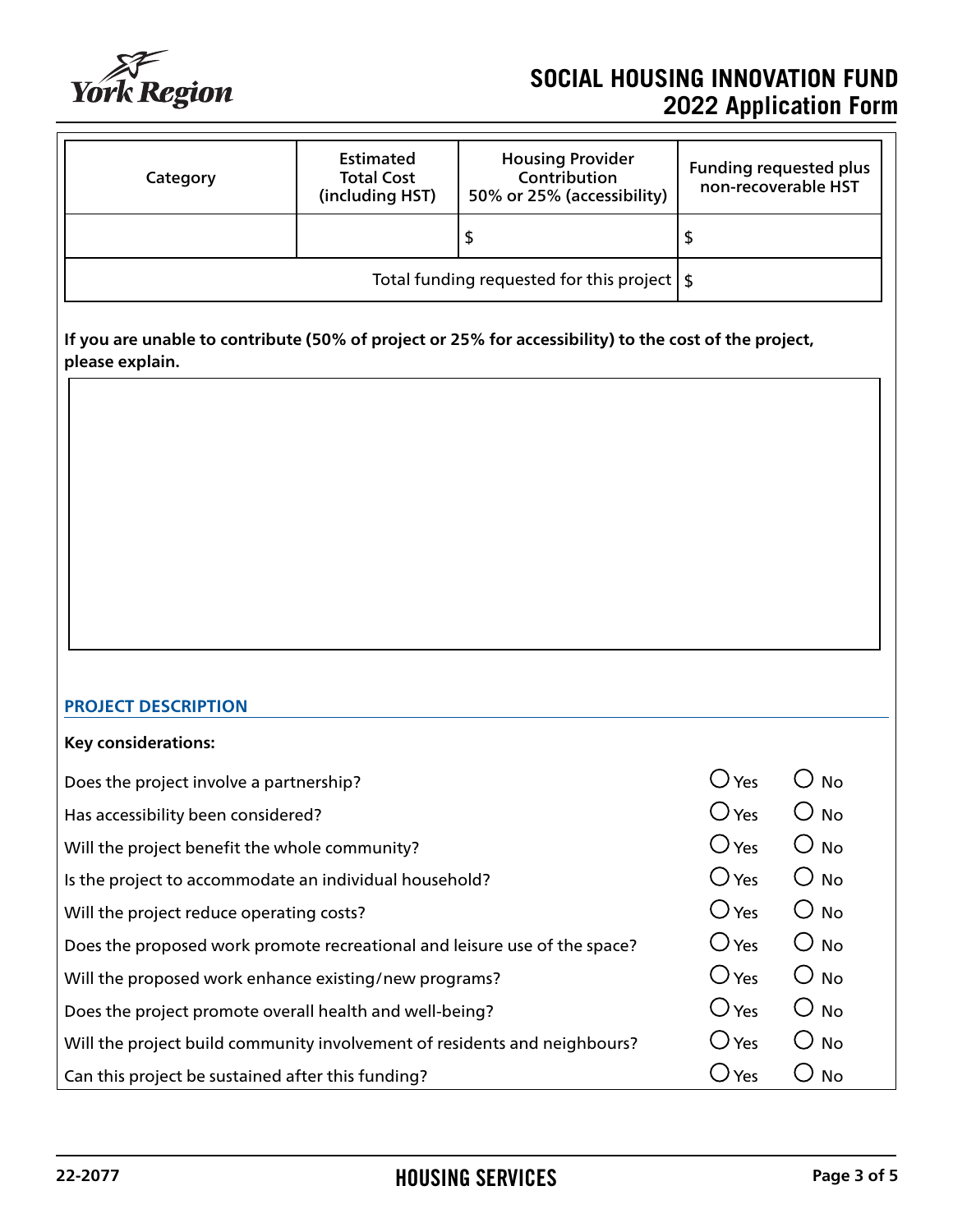

# **SOCIAL HOUSING INNOVATION FUND 2022 Application Form**

**Please describe the project, the reason for the project and the expected outcomes.**

What is the project you are proposing?

Based on your demographics and current situation, why is the project needed?

Who will benefit from the project?